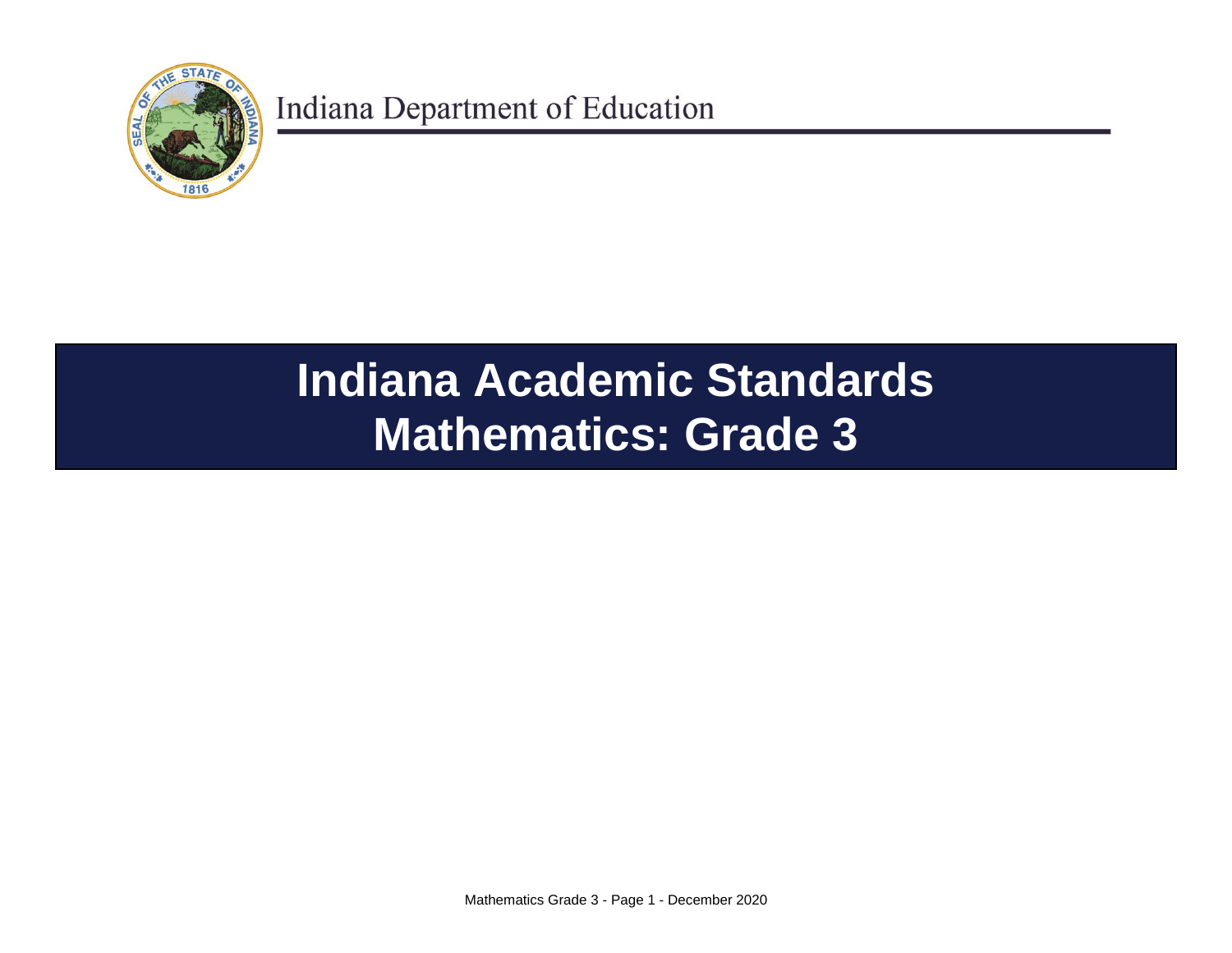

#### **Introduction**

The Indiana Academic Standards for Mathematics are the result of a process designed to identify, evaluate, synthesize, and create the highest-quality, rigorous standards for Indiana students. The standards are designed to ensure that all Indiana students, upon graduation, are prepared for both college and career opportunities. In alignment with Indiana's Every Student Succeeds Act (ESSA) plan, the academic standards reflect the core belief that all students can achieve at a high level.

#### **What are the Indiana Academic Standards?**

The Indiana Academic Standards are designed to help educators, parents, students, and community members understand what students need to know and be able to do at each grade level, and within each content strand, in order to exit high school college and career ready. The academic standards should form the basis for strong Tier 1 instruction at each grade level and for each content area for all students, in alignment with Indiana's vision for Multi-Tiered Systems of Supports (MTSS). While the standards have identified the academic content or skills that Indiana students need to be prepared for both college and career, they are not an exhaustive list. Students require a wide range of physical, social, and emotional support to be successful. This leads to a second core belief outlined in Indiana's ESSA plan that learning requires an emphasis on the whole child.

While the standards may be used as the basis for curriculum, the Indiana Academic Standards are not a curriculum. Curricular tools, including textbooks, are selected by the district/school and adopted through the local school board. However, a strong standards-based approach to instruction is encouraged, as most curricula will not align perfectly with the Indiana Academic Standards. Additionally, attention should be given at the district and school-level to the instructional sequence of the standards as well as to the length of time needed to teach each standard. Every standard has a unique place in the continuum of learning omitting one will certainly create gaps - but each standard will not require the same amount of time and attention. A deep understanding of the vertical articulation of the standards will enable educators to make the best instructional decisions. The Indiana Academic Standards must also be complemented by robust, evidencebased instructional practices, geared to the development of the whole child. By utilizing well-chosen instructional practices, social-emotional competencies and employability skills can be developed in conjunction with the content standards.

#### **Acknowledgments**

The Indiana Academic Standards could not have been developed without the time, dedication, and expertise of Indiana's K-12 teachers, higher education professors, and other representatives. The Indiana Department of Education (IDOE) acknowledges the committee members who dedicated many hours to the review and evaluation of these standards designed to prepare Indiana students for college and careers.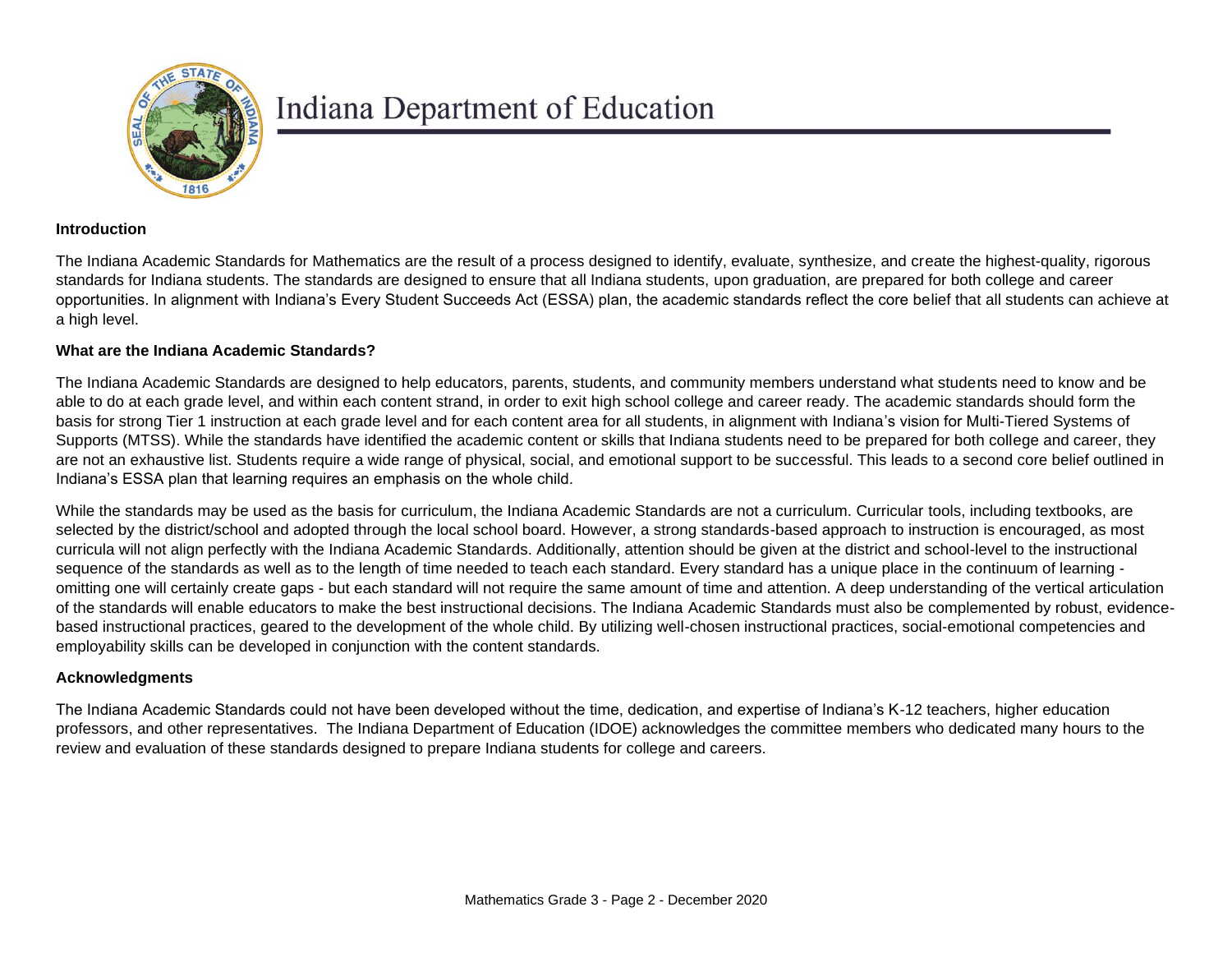

## *PROCESS STANDARDS FOR MATHEMATICS*

The Process Standards demonstrate the ways in which students should develop conceptual understanding of mathematical content, and the ways in which students should synthesize and apply mathematical skills.

| <b>PROCESS STANDARDS FOR MATHEMATICS</b>                             |                                                                                                                                                                                                                                                                                                                                                                                                                                                                                                                                                                                                                                                                                                                                                                                                                                                                                                                                                                                                                                                                             |
|----------------------------------------------------------------------|-----------------------------------------------------------------------------------------------------------------------------------------------------------------------------------------------------------------------------------------------------------------------------------------------------------------------------------------------------------------------------------------------------------------------------------------------------------------------------------------------------------------------------------------------------------------------------------------------------------------------------------------------------------------------------------------------------------------------------------------------------------------------------------------------------------------------------------------------------------------------------------------------------------------------------------------------------------------------------------------------------------------------------------------------------------------------------|
| PS.1: Make sense of<br>problems and<br>persevere in solving<br>them. | Mathematically proficient students start by explaining to themselves the meaning of a problem and<br>looking for entry points to its solution. They analyze givens, constraints, relationships, and goals. They<br>make conjectures about the form and meaning of the solution and plan a solution pathway, rather than<br>simply jumping into a solution attempt. They consider analogous problems and try special cases and<br>simpler forms of the original problem in order to gain insight into its solution. They monitor and evaluate<br>their progress and change course if necessary. Mathematically proficient students check their answers to<br>problems using a different method, and they continually ask themselves, "Does this make sense?" and "Is<br>my answer reasonable?" They understand the approaches of others to solving complex problems and<br>identify correspondences between different approaches. Mathematically proficient students understand<br>how mathematical ideas interconnect and build on one another to produce a coherent whole. |
| <b>PS.2: Reason abstractly</b><br>and quantitatively.                | Mathematically proficient students make sense of quantities and their relationships in problem situations.<br>They bring two complementary abilities to bear on problems involving quantitative relationships: the ability<br>to decontextualize—to abstract a given situation and represent it symbolically and manipulate the<br>representing symbols as if they have a life of their own, without necessarily attending to their referents—<br>and the ability to contextualize, to pause as needed during the manipulation process in order to probe into<br>the referents for the symbols involved. Quantitative reasoning entails habits of creating a coherent<br>representation of the problem at hand; considering the units involved; attending to the meaning of<br>quantities, not just how to compute them; and knowing and flexibly using different properties of operations<br>and objects.                                                                                                                                                                  |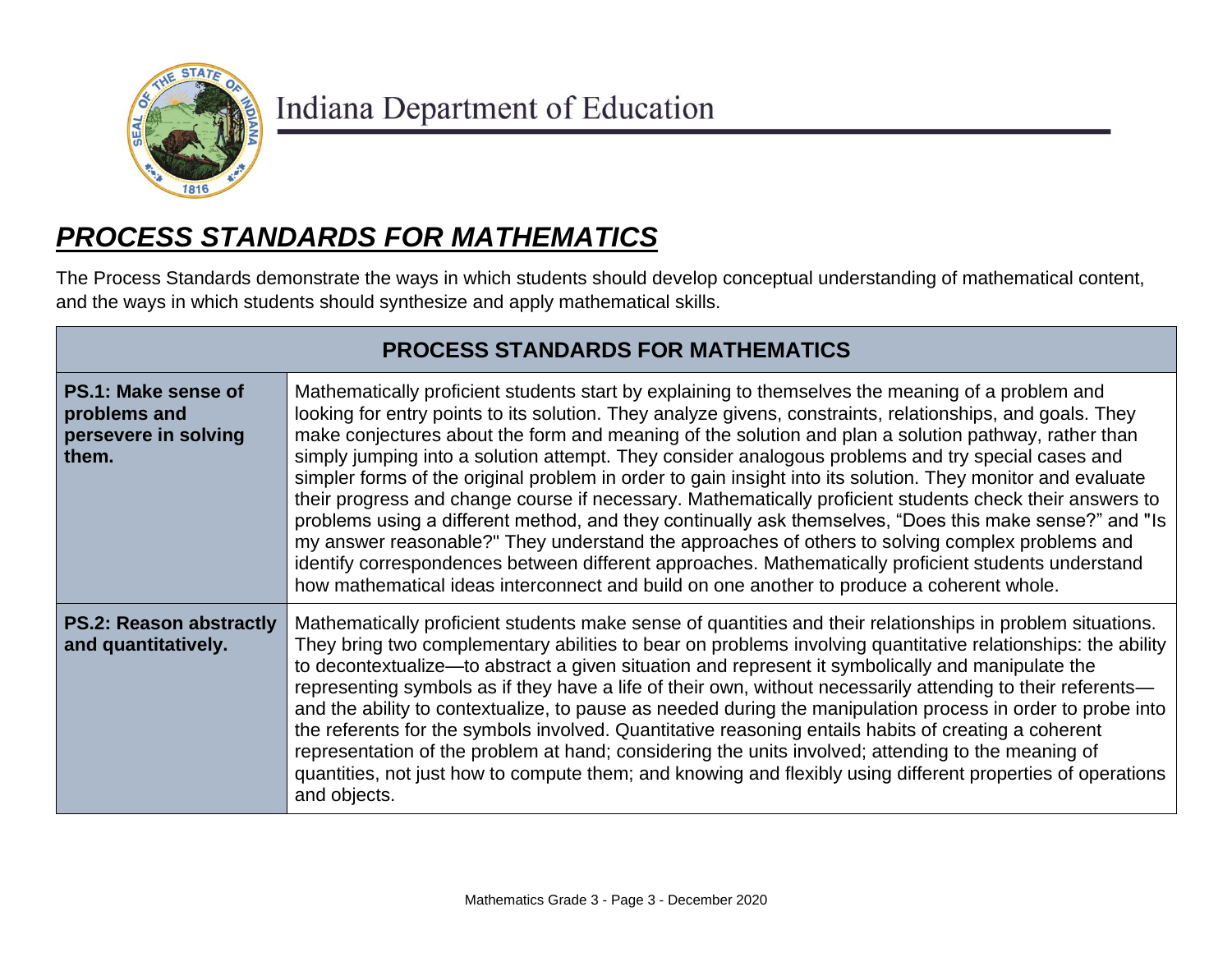

| <b>PS.3: Construct viable</b><br>arguments and critique<br>the reasoning of others. | Mathematically proficient students understand and use stated assumptions, definitions, and previously<br>established results in constructing arguments. They make conjectures and build a logical progression of<br>statements to explore the truth of their conjectures. They analyze situations by breaking them into cases<br>and recognize and use counterexamples. They organize their mathematical thinking, justify their<br>conclusions and communicate them to others, and respond to the arguments of others. They reason<br>inductively about data, making plausible arguments that take into account the context from which the data<br>arose. Mathematically proficient students are also able to compare the effectiveness of two plausible<br>arguments, distinguish correct logic or reasoning from that which is flawed, and—if there is a flaw in an<br>argument—explain what it is. They justify whether a given statement is true always, sometimes, or never.<br>Mathematically proficient students participate and collaborate in a mathematics community. They listen to<br>or read the arguments of others, decide whether they make sense, and ask useful questions to clarify or<br>improve the arguments. |
|-------------------------------------------------------------------------------------|--------------------------------------------------------------------------------------------------------------------------------------------------------------------------------------------------------------------------------------------------------------------------------------------------------------------------------------------------------------------------------------------------------------------------------------------------------------------------------------------------------------------------------------------------------------------------------------------------------------------------------------------------------------------------------------------------------------------------------------------------------------------------------------------------------------------------------------------------------------------------------------------------------------------------------------------------------------------------------------------------------------------------------------------------------------------------------------------------------------------------------------------------------------------------------------------------------------------------------------|
| <b>PS.4: Model with</b><br>mathematics.                                             | Mathematically proficient students apply the mathematics they know to solve problems arising in<br>everyday life, society, and the workplace using a variety of appropriate strategies. They create and use a<br>variety of representations to solve problems and to organize and communicate mathematical ideas.<br>Mathematically proficient students apply what they know and are comfortable making assumptions and<br>approximations to simplify a complicated situation, realizing that these may need revision later. They are<br>able to identify important quantities in a practical situation and map their relationships using such tools as<br>diagrams, two-way tables, graphs, flowcharts and formulas. They analyze those relationships<br>mathematically to draw conclusions. They routinely interpret their mathematical results in the context of<br>the situation and reflect on whether the results make sense, possibly improving the model if it has not<br>served its purpose.                                                                                                                                                                                                                                |
| PS.5: Use appropriate<br>tools strategically.                                       | Mathematically proficient students consider the available tools when solving a mathematical problem.<br>These tools might include pencil and paper, models, a ruler, a protractor, a calculator, a spreadsheet, a<br>computer algebra system, a statistical package, or dynamic geometry software. Mathematically proficient<br>students are sufficiently familiar with tools appropriate for their grade or course to make sound decisions<br>about when each of these tools might be helpful, recognizing both the insight to be gained and their                                                                                                                                                                                                                                                                                                                                                                                                                                                                                                                                                                                                                                                                                  |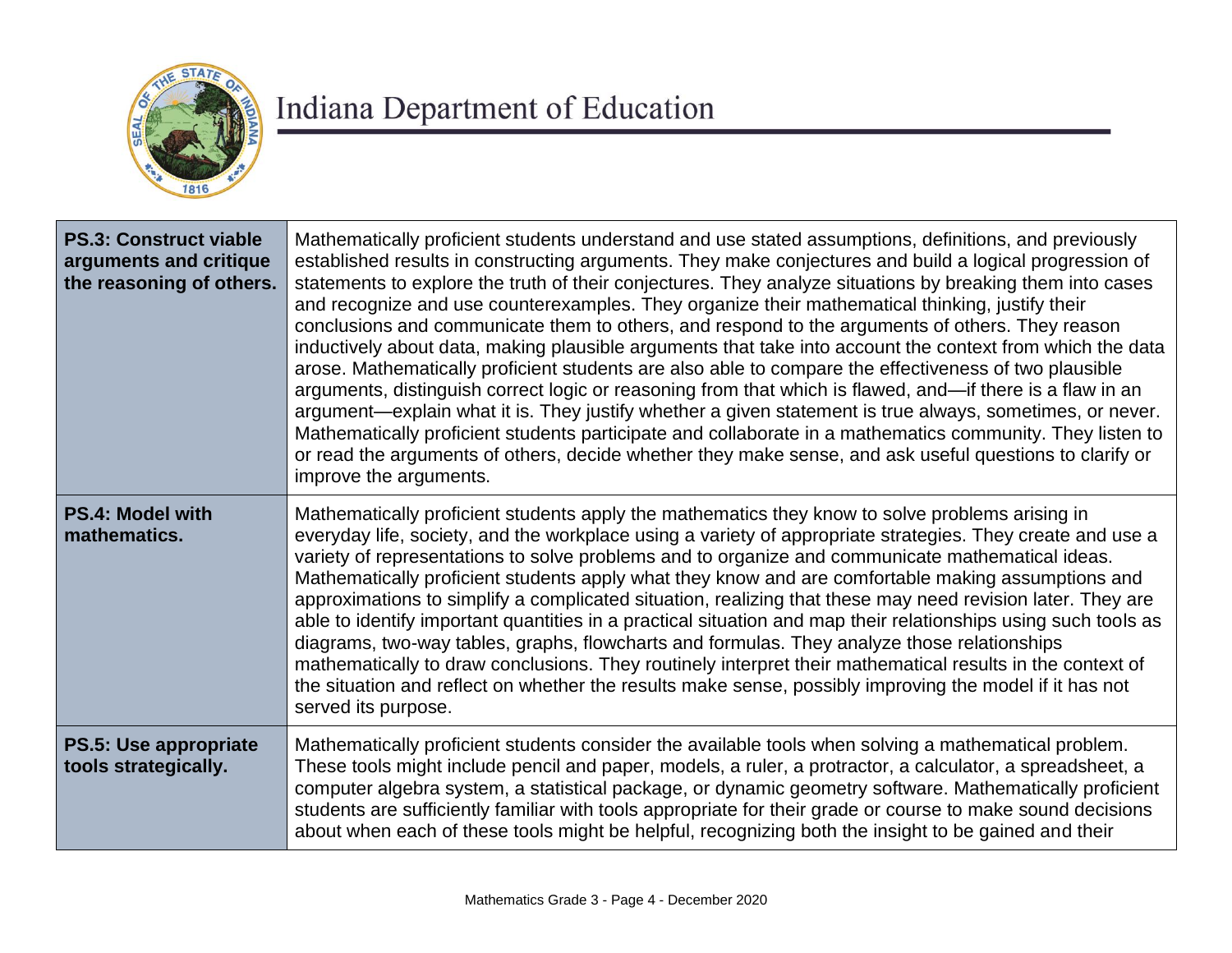

|                                                                    | limitations. Mathematically proficient students identify relevant external mathematical resources, such as<br>digital content, and use them to pose or solve problems. They use technological tools to explore and<br>deepen their understanding of concepts and to support the development of learning mathematics. They<br>use technology to contribute to concept development, simulation, representation, reasoning,<br>communication and problem solving.                                                                                                                                                                                                                                                                                                     |
|--------------------------------------------------------------------|--------------------------------------------------------------------------------------------------------------------------------------------------------------------------------------------------------------------------------------------------------------------------------------------------------------------------------------------------------------------------------------------------------------------------------------------------------------------------------------------------------------------------------------------------------------------------------------------------------------------------------------------------------------------------------------------------------------------------------------------------------------------|
| <b>PS.6: Attend to</b><br>precision.                               | Mathematically proficient students communicate precisely to others. They use clear definitions, including<br>correct mathematical language, in discussion with others and in their own reasoning. They state the<br>meaning of the symbols they choose, including using the equal sign consistently and appropriately. They<br>express solutions clearly and logically by using the appropriate mathematical terms and notation. They<br>specify units of measure and label axes to clarify the correspondence with quantities in a problem. They<br>calculate accurately and efficiently and check the validity of their results in the context of the problem.<br>They express numerical answers with a degree of precision appropriate for the problem context. |
| PS.7: Look for and<br>make use of structure.                       | Mathematically proficient students look closely to discern a pattern or structure. They step back for an<br>overview and shift perspective. They recognize and use properties of operations and equality. They<br>organize and classify geometric shapes based on their attributes. They see expressions, equations, and<br>geometric figures as single objects or as being composed of several objects.                                                                                                                                                                                                                                                                                                                                                           |
| PS.8: Look for and<br>express regularity in<br>repeated reasoning. | Mathematically proficient students notice if calculations are repeated and look for general methods and<br>shortcuts. They notice regularity in mathematical problems and their work to create a rule or formula.<br>Mathematically proficient students maintain oversight of the process, while attending to the details as they<br>solve a problem. They continually evaluate the reasonableness of their intermediate results.                                                                                                                                                                                                                                                                                                                                  |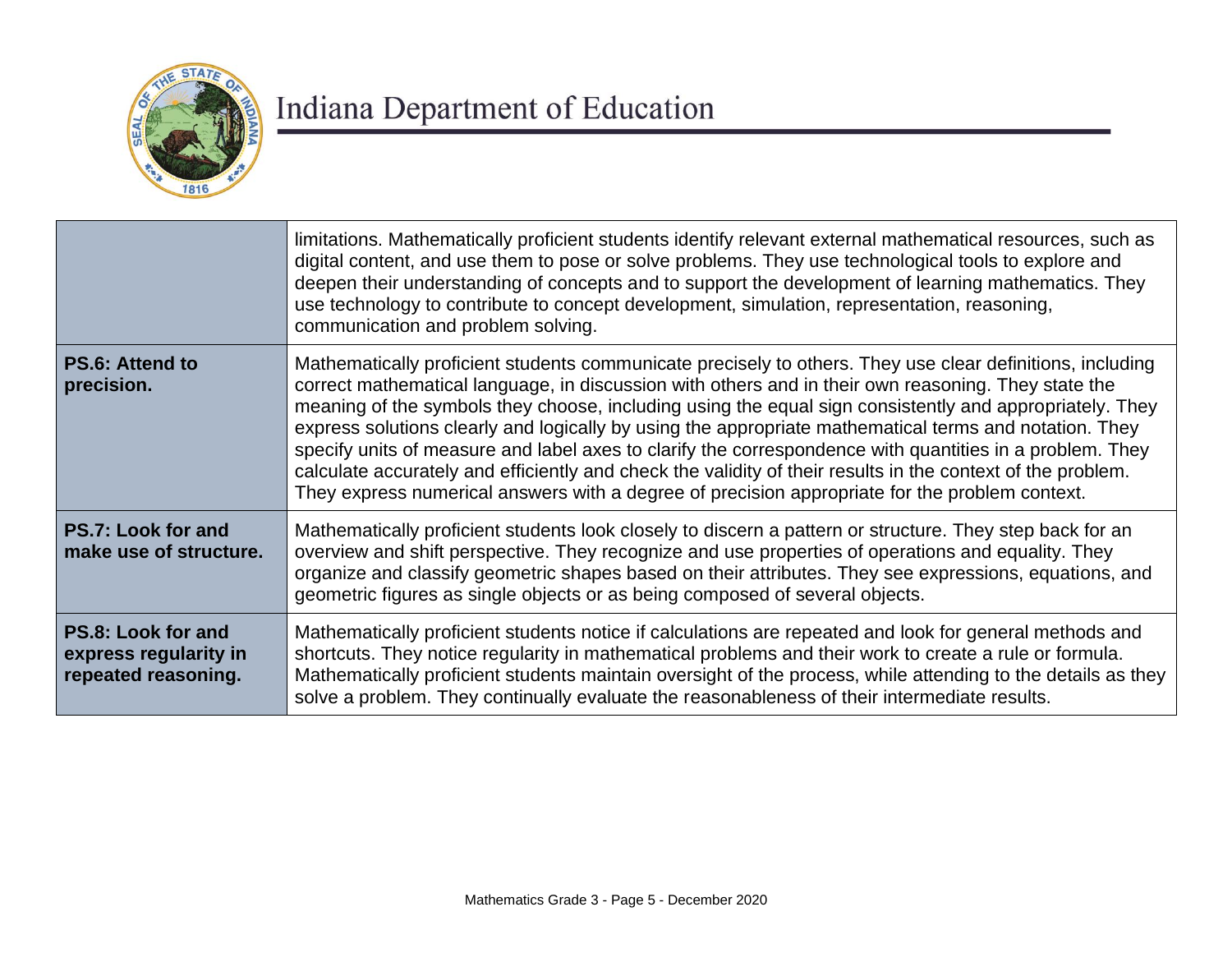

# **Indiana Department of Education**

### **MATHEMATICS: Grade 3**

*The Mathematics standards for Grade 3 are supplemented by the Process Standards for Mathematics.*

The Mathematics standards for Grade 3 are made up of six strands: Number Sense, Computation, Algebraic Thinking, Geometry, Measurement, and Data Analysis. The skills listed in each strand indicate what students in Grade 3 should know and be able to do in Mathematics.

| <b>NUMBER SENSE</b> |                                                                                                                                                                                                                                                                            |
|---------------------|----------------------------------------------------------------------------------------------------------------------------------------------------------------------------------------------------------------------------------------------------------------------------|
| 3.NS.1              | Read and write whole numbers up to 10,000. Use words, models, standard form and expanded form to represent and<br>show equivalent forms of whole numbers up to 10,000.                                                                                                     |
| 3.NS.2              | Compare two whole numbers up to 10,000 using $>$ , $=$ , and $<$ symbols.                                                                                                                                                                                                  |
| 3.NS.3              | Understand a fraction, 1/b, as the quantity formed by 1 part when a whole is partitioned into b equal parts; understand a<br>fraction, a/b, as the quantity formed by a parts of size 1/b. [In grade 3, limit denominators of fractions to 2, 3, 4, 6, 8.]                 |
| 3.NS.4              | Represent a fraction, 1/b, on a number line by defining the interval from 0 to 1 as the whole, and partitioning it<br>into b equal parts. Recognize that each part has size 1/b and that the endpoint of the part based at 0 locates the number<br>1/b on the number line. |
| 3.NS.5              | Represent a fraction, a/b, on a number line by marking off lengths 1/b from 0. Recognize that the resulting interval has<br>size a/b, and that its endpoint locates the number a/b on the number line.                                                                     |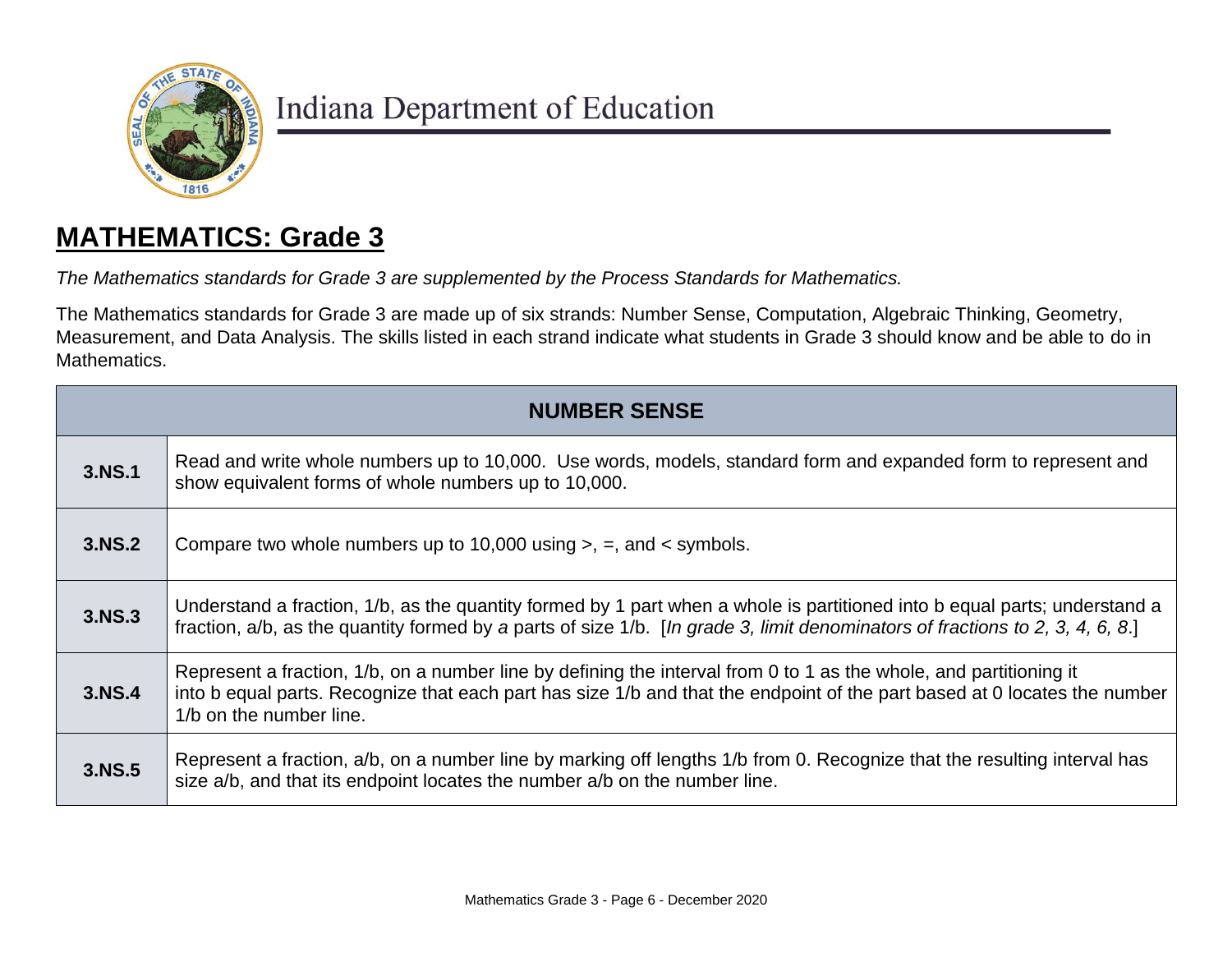

| 3.NS.6 | Understand two fractions as equivalent (equal) if they are the same size, based on the same whole or the same point on<br>a number line.                                                                                                                                           |
|--------|------------------------------------------------------------------------------------------------------------------------------------------------------------------------------------------------------------------------------------------------------------------------------------|
| 3.NS.7 | Recognize and generate simple equivalent fractions (e.g., $1/2 = 2/4$ , $4/6 = 2/3$ ). Explain why the fractions are equivalent<br>(e.g., by using a visual fraction model).                                                                                                       |
| 3.NS.8 | Compare two fractions with the same numerator or the same denominator by reasoning about their size based on the<br>same whole. Record the results of comparisons with the symbols $>$ , $=$ , or $\lt$ , and justify the conclusions (e.g., by using a<br>visual fraction model). |
| 3.NS.9 | Use place value understanding to round 2- and 3-digit whole numbers to the nearest 10 or 100.                                                                                                                                                                                      |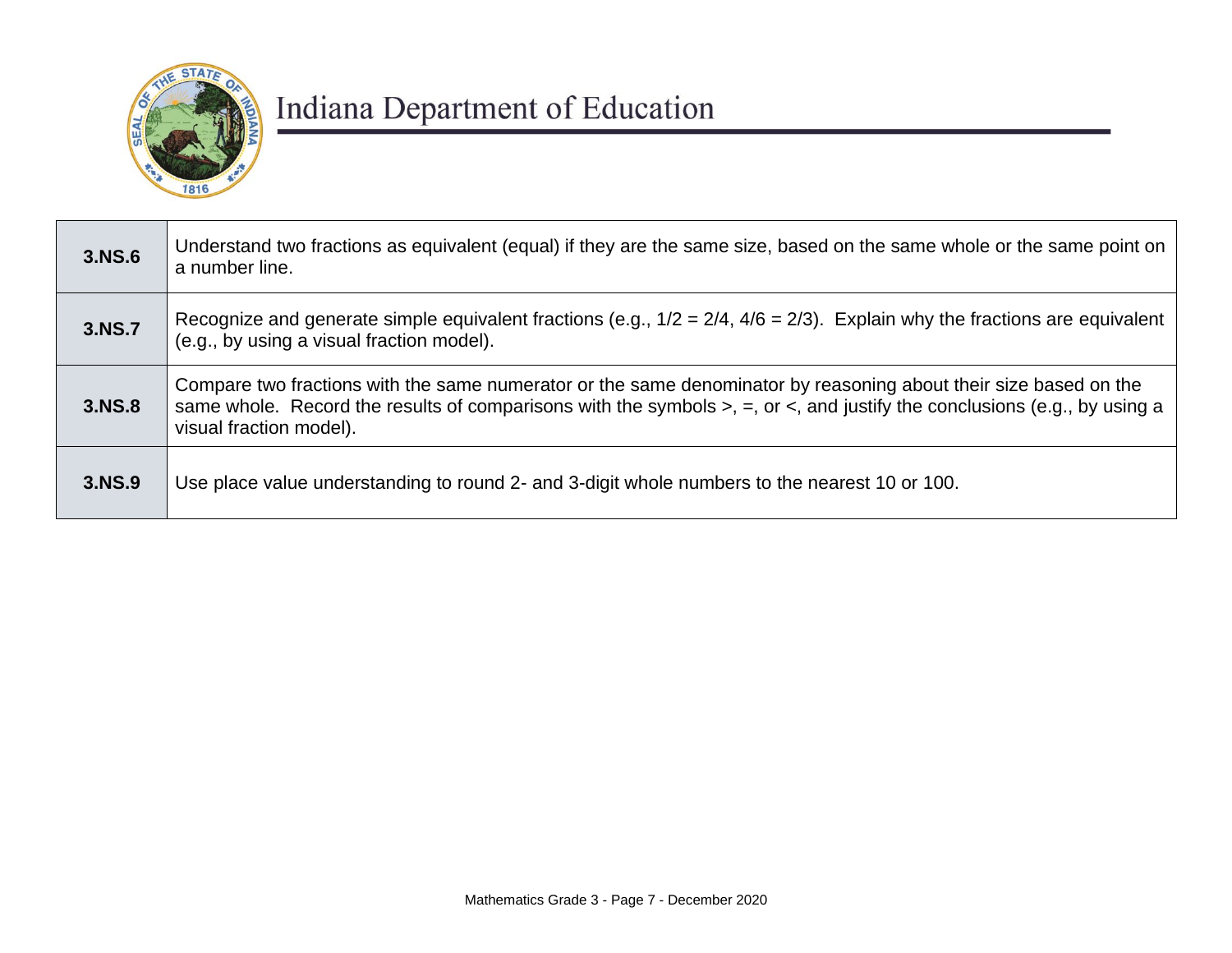

| <b>COMPUTATION</b> |                                                                                                                                                                                                                                                                                   |
|--------------------|-----------------------------------------------------------------------------------------------------------------------------------------------------------------------------------------------------------------------------------------------------------------------------------|
| 3.C.1              | Fluently add and subtract whole numbers within 1000 using strategies and algorithms based on place value, properties<br>of operations, and relationships between addition and subtraction.                                                                                        |
| 3.C.2              | Represent the concept of multiplication of whole numbers with the following models: equal-sized groups, arrays, area<br>models, and equal "jumps" on a number line. Understand the properties of 0 and 1 in multiplication.                                                       |
| 3.C.3              | Represent the concept of division of whole numbers with the following models: partitioning, sharing, and an inverse of<br>multiplication. Understand the properties of 0 and 1 in division.                                                                                       |
| 3.C.4              | Interpret whole-number quotients of whole numbers (e.g., interpret $56 \div 8$ as the number of objects in each share when<br>56 objects are partitioned equally into 8 shares, or as a number of shares when 56 objects are partitioned into equal<br>shares of 8 objects each). |
| 3.C.5              | Multiply and divide within 100 using strategies such as the relationship between multiplication and division (e.g.,<br>knowing that 8 x 5 = 40, one knows $40 \div 5 = 8$ ), or properties of operations.                                                                         |
| 3.C.6              | Demonstrate fluency with mastery of multiplication facts and corresponding division facts of 0 to 10.                                                                                                                                                                             |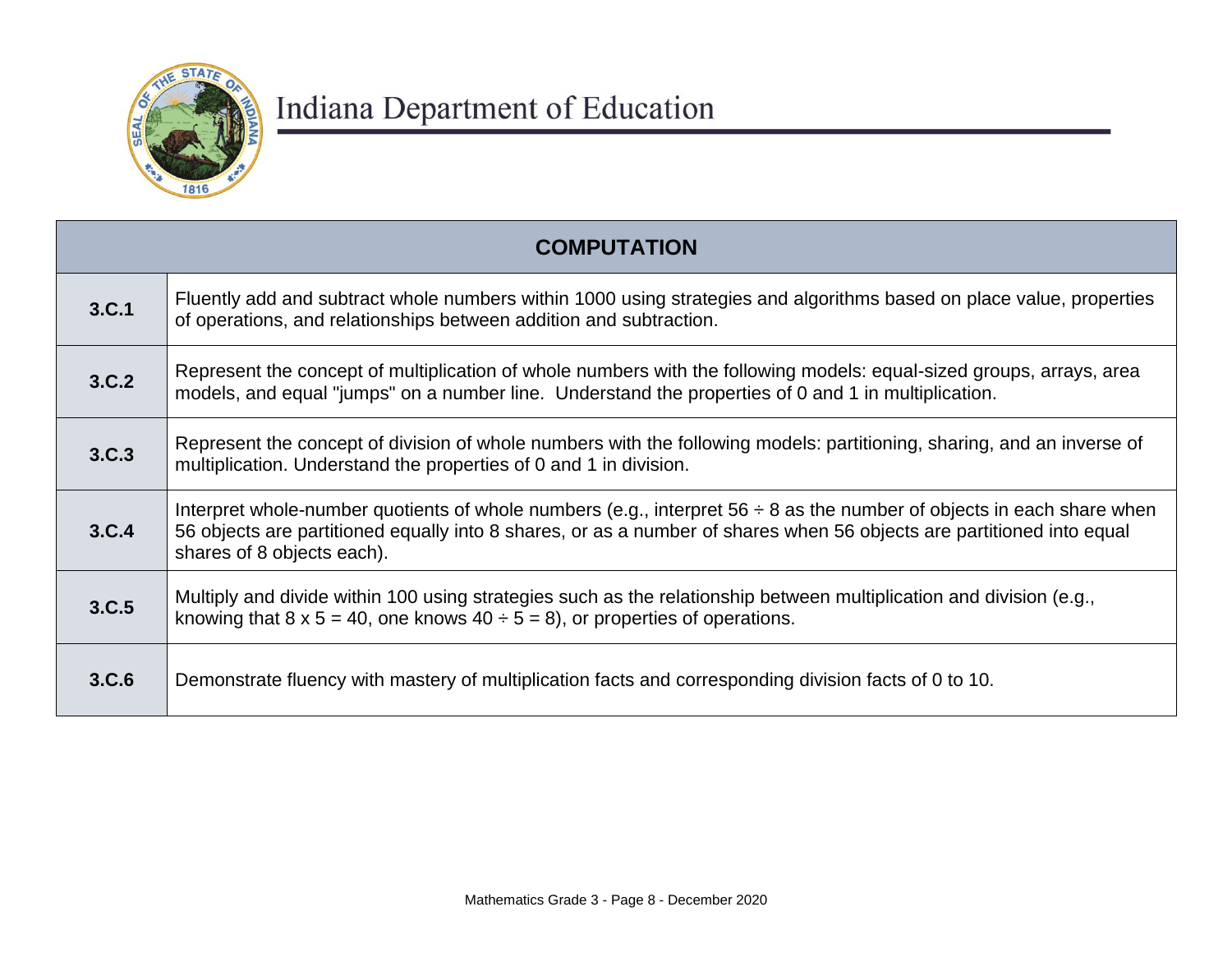

| <b>ALGEBRAIC THINKING</b> |                                                                                                                                                                                                                                                                               |
|---------------------------|-------------------------------------------------------------------------------------------------------------------------------------------------------------------------------------------------------------------------------------------------------------------------------|
| 3.AT.1                    | Solve real-world problems involving addition and subtraction of whole numbers within 1000 (e.g., by using drawings and<br>equations with a symbol for the unknown number to represent the problem).                                                                           |
| 3.AT.2                    | Solve real-world problems involving whole number multiplication and division within 100 in situations involving equal<br>groups, arrays, and measurement quantities (e.g., by using drawings and equations with a symbol for the unknown<br>number to represent the problem). |
| 3.AT.3                    | Solve two-step real-world problems using the four operations of addition, subtraction, multiplication and division (e.g., by<br>using drawings and equations with a symbol for the unknown number to represent the problem).                                                  |
| 3.AT.4                    | Interpret a multiplication equation as equal groups (e.g., interpret $5 \times 7$ as the total number of objects in 5 groups of 7<br>objects each). Represent verbal statements of equal groups as multiplication equations.                                                  |
| 3.AT.5                    | Determine the unknown whole number in a multiplication or division equation relating three whole numbers.                                                                                                                                                                     |
| 3.AT.6                    | Create, extend, and give an appropriate rule for number patterns within 100 (including patterns in the addition table or<br>multiplication table).                                                                                                                            |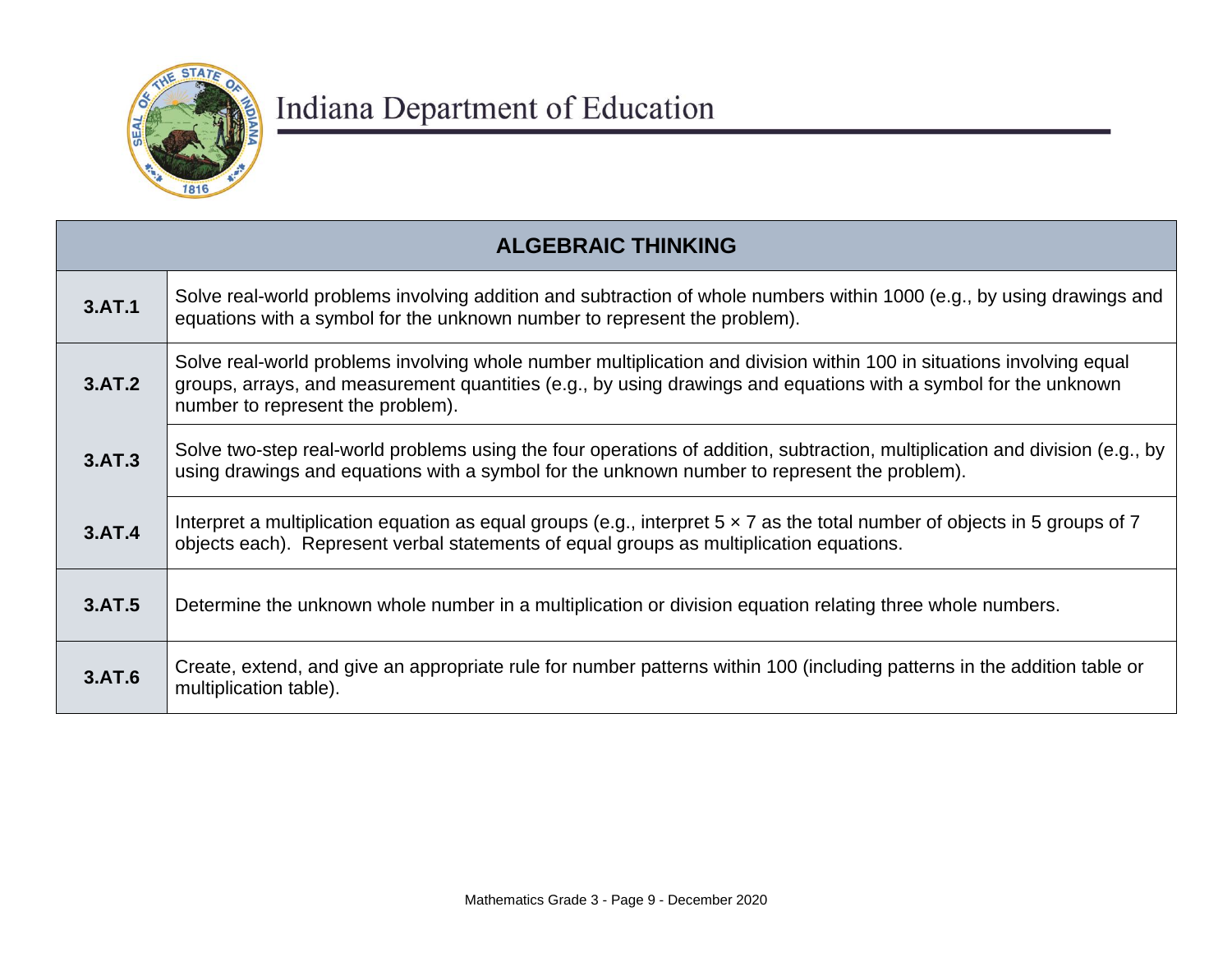

| <b>GEOMETRY</b> |                                                                                                                                                                                                                                                                                                                                                                                                    |
|-----------------|----------------------------------------------------------------------------------------------------------------------------------------------------------------------------------------------------------------------------------------------------------------------------------------------------------------------------------------------------------------------------------------------------|
| 3.G.1           | Identify and describe the following: cube, sphere, prism, pyramid, cone, and cylinder.                                                                                                                                                                                                                                                                                                             |
| 3.G.2           | Understand that shapes (e.g., rhombuses, rectangles, and others) may share attributes (e.g., having four sides), and<br>that the shared attributes can define a larger category (e.g., quadrilaterals). Recognize and draw rhombuses,<br>rectangles, and squares as examples of quadrilaterals. Recognize and draw examples of quadrilaterals that do not<br>belong to any of these subcategories. |
| 3.G.3           | Identify, describe and draw points, lines and line segments using appropriate tools (e.g., ruler, straightedge, and<br>technology), and use these terms when describing two-dimensional shapes.                                                                                                                                                                                                    |
| 3.G.4           | Partition shapes into parts with equal areas. Express the area of each part as a unit fraction of the whole (1/2, 1/3, 1/4,<br>$1/6$ , $1/8$ ).                                                                                                                                                                                                                                                    |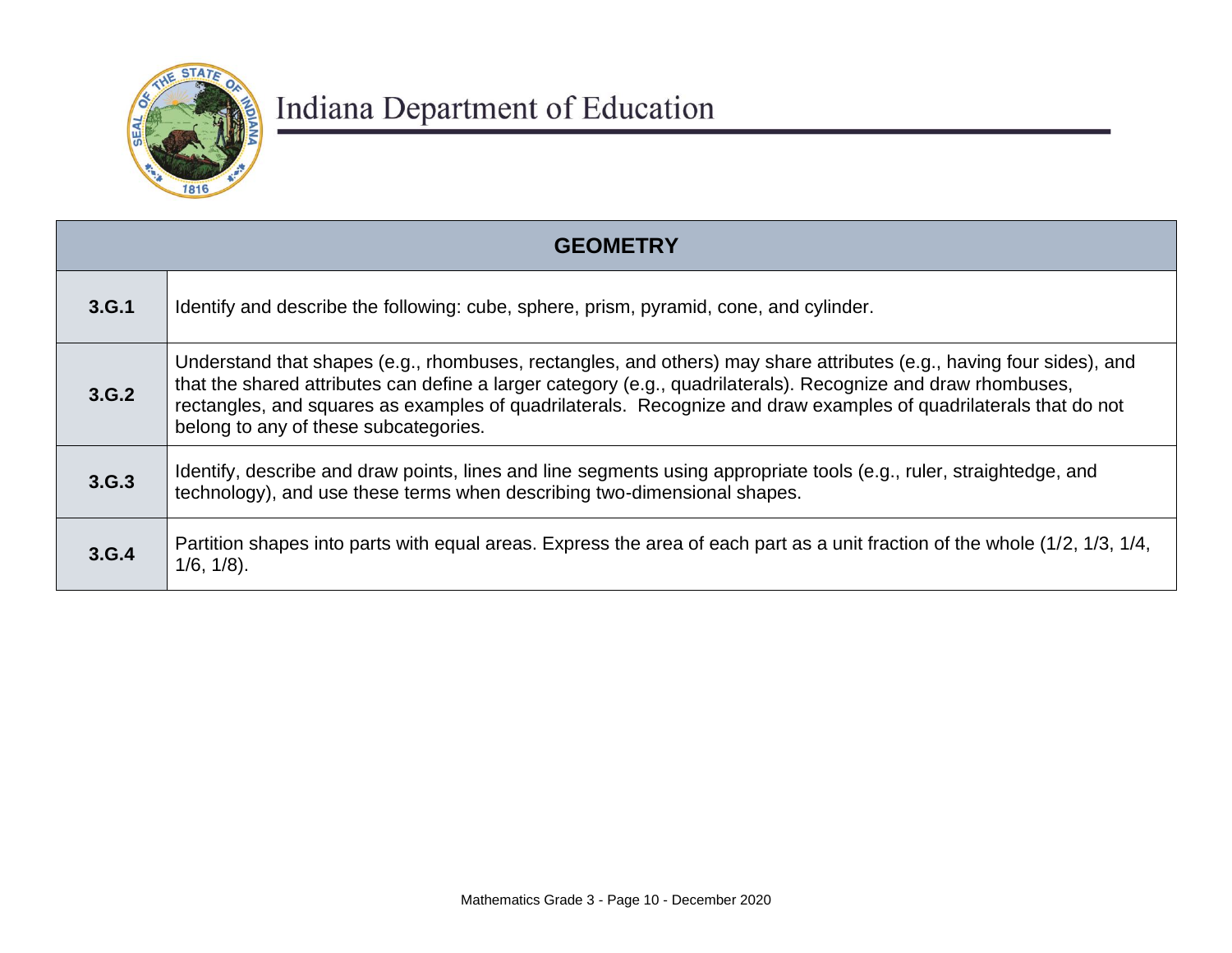

| <b>MEASUREMENT</b> |                                                                                                                                                                                                                                                                                                                                                                                                  |
|--------------------|--------------------------------------------------------------------------------------------------------------------------------------------------------------------------------------------------------------------------------------------------------------------------------------------------------------------------------------------------------------------------------------------------|
| 3.M.1              | Estimate and measure the mass of objects in grams (g) and kilograms (kg) and the volume of objects in quarts (qt),<br>gallons (gal), and liters (I). Add, subtract, multiply, or divide to solve one-step real-world problems involving masses or<br>volumes that are given in the same units (e.g., by using drawings, such as a beaker with a measurement scale, to<br>represent the problem). |
| 3.M.2              | Choose and use appropriate units and tools to estimate and measure length, weight, and temperature. Estimate and<br>measure length to a quarter-inch, weight in pounds, and temperature in degrees Celsius and Fahrenheit.                                                                                                                                                                       |
| 3.M.3              | Tell and write time to the nearest minute from analog clocks, using a.m. and p.m., and measure time intervals in<br>minutes. Solve real-world problems involving addition and subtraction of time intervals in minutes.                                                                                                                                                                          |
| 3.M.4              | Find the value of any collection of coins and bills. Write amounts less than a dollar using the $\phi$ symbol and write larger<br>amounts using the \$ symbol in the form of dollars and cents (e.g., \$4.59). Solve real-world problems to determine<br>whether there is enough money to make a purchase.                                                                                       |
| 3.M.5              | Find the area of a rectangle with whole-number side lengths by modeling with unit squares, and show that the area is<br>the same as would be found by multiplying the side lengths. Identify and draw rectangles with the same perimeter and<br>different areas or with the same area and different perimeters.                                                                                  |
| 3.M.6              | Multiply side lengths to find areas of rectangles with whole-number side lengths to solve real-world problems and other<br>mathematical problems, and represent whole-number products as rectangular areas in mathematical reasoning.                                                                                                                                                            |
| 3.M.7              | Find perimeters of polygons given the side lengths or given an unknown side length.                                                                                                                                                                                                                                                                                                              |